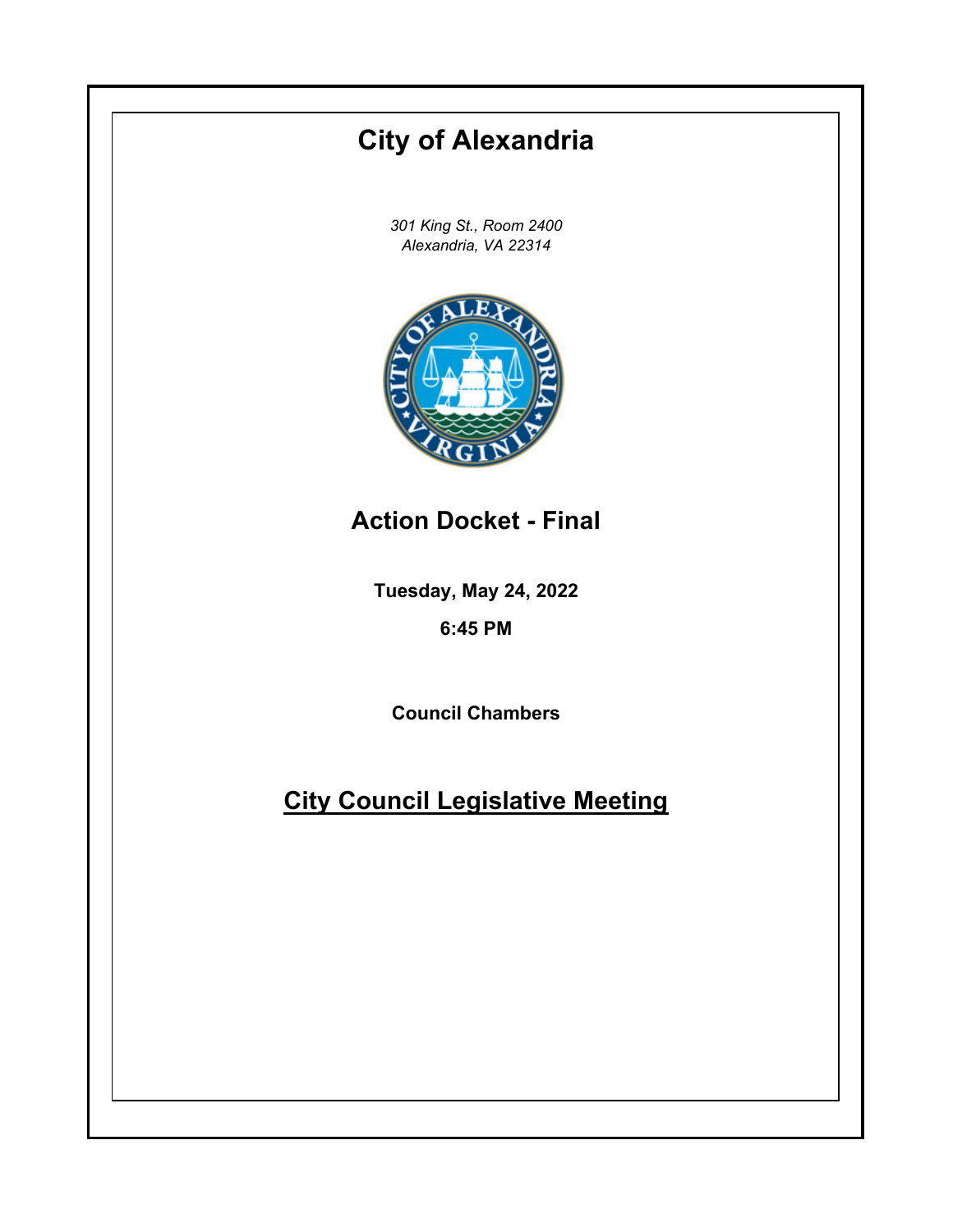**The May 24, 2022 Legislative Meeting of the Alexandria City Council is being held in the Council Chamber (301 King Street, Alexandria, Virginia, 22314) and electronically. Members of City Council and staff are participating either in-person or from remote locations through a video conference call on Zoom. The meeting can be accessed by the public in the City Council Chamber, through the live broadcast on the government channel 70, streaming on the City's website, and can be accessed via Zoom by the following link:**

**Registration link: https://zoom.us/webinar/register/WN\_GQQ8V3\_oSLGZkzLZwOAcIQ Webinar ID: 991 7328 7641 Webinar Passcode: 250676 Dial-in number: 301-715-8592**

**If you use the Zoom webinar application, please be sure you have updated the application to the latest version for the best results. If you are unable to access Zoom, please use the Dial-In number to access the meeting.**

#### **\*\*\*PLEASE LOG-IN EARLY IF POSSIBLE\*\*\***

**Links:**

**Meeting Agenda and Live Webcast The meeting will be webcast live and video and audio recordings will be available a few days after the meeting.**

**Zoom Registration If you wish to use Zoom to watch the meeting, you must register first.**

**\*\*\*\*\*\***

**If you have written comments for the record, you may email it to the City Clerk at CouncilComment@alexandriava.gov.**

**Individuals requiring translation services should contact the City Clerk and Clerk of Council at gloria.sitton@alexandriava.gov or at 703.746.4550. We request that you provide 48-hour notice so that proper arrangements may be made. Please specify**

**the language for translation when you make the request.**

**\*\*\*\*\*\***

WS. [22-1147](http://alexandria.legistar.com/gateway.aspx?m=l&id=/matter.aspx?key=14745) 6:45 p.m. - Alexandria Transit Company Stockholders' Meeting (voting on new members)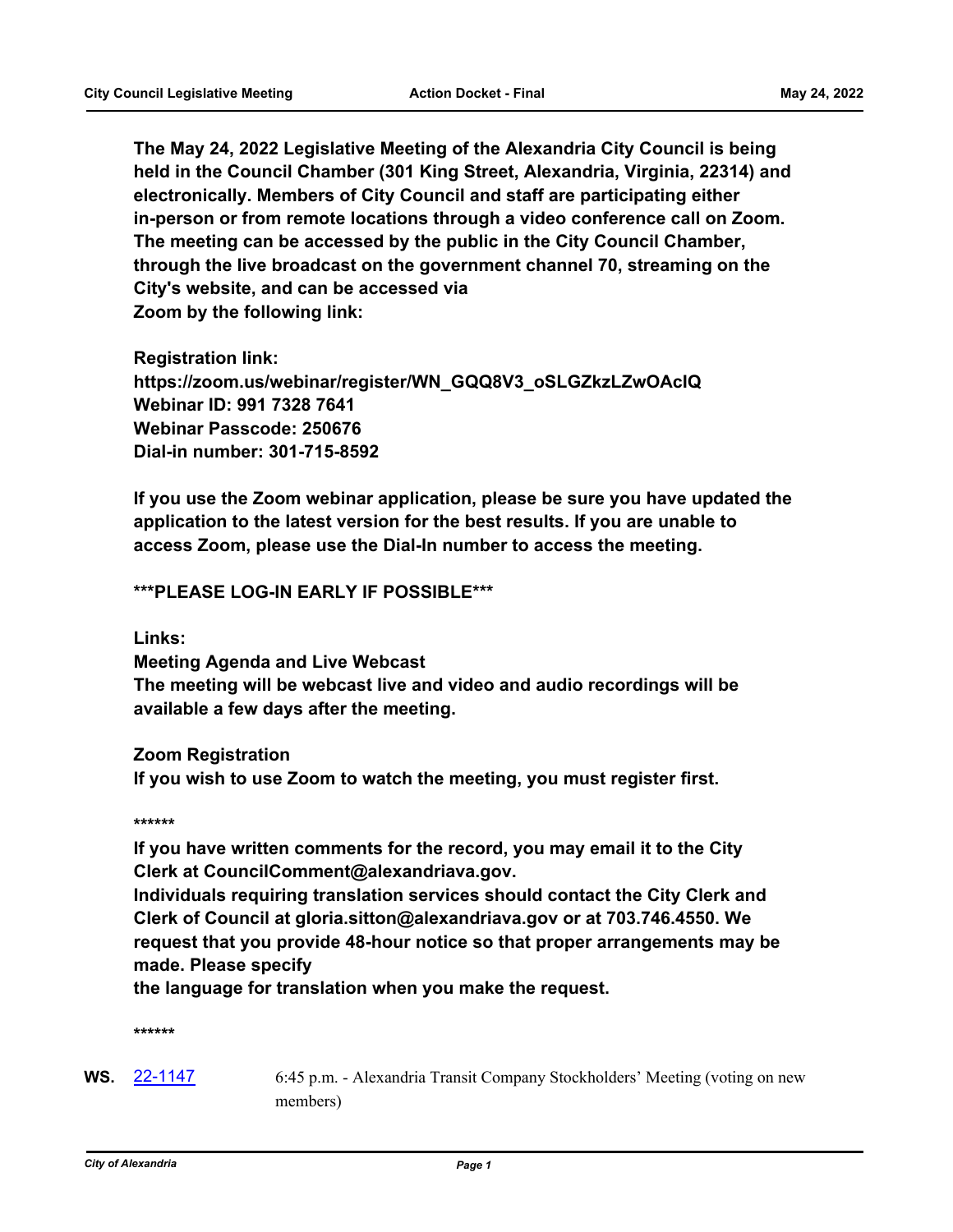### **I. OPENING**

#### **1. Calling the Roll.**

*Mayor Wilson called the meeting to order and the City Clerk called the roll. All the members of Council were present.*

#### **2. Moment of Silence and Pledge of Allegiance.**

*City Council observed a moment of silence and recited the Pledge of Allegiance.*

## **II. PROCLAMATIONS**

**3.** [22-1052](http://alexandria.legistar.com/gateway.aspx?m=l&id=/matter.aspx?key=14651) Presentation of a Proclamation Recognizing the 78th Anniversary of D-Day Commemoration Month.

*City Council endorsed the proclamation.*

**4.** [22-1216](http://alexandria.legistar.com/gateway.aspx?m=l&id=/matter.aspx?key=14814) Presentation of a Proclamation Recognizing Asian-American Pacific Islander Heritage Month.

*City Council endorsed the proclamation.*

**5.** [22-1231](http://alexandria.legistar.com/gateway.aspx?m=l&id=/matter.aspx?key=14829) Presentation of a Proclamation Recognizing National Gun Violence Awareness Day.

*City Council endorsed the proclamation.*

#### **ORAL REPORTS FROM MEMBERS OF CITY COUNCIL ON BOARDS, COMMISSIONS AND COMMITTEES III.**

**\*Council of Governments (COG) Human Services Committee (Councilwoman Gaskins)**

**\*Alexandria Gang Prevention Community Task Force (Councilwoman Gaskins and Councilman Aguirre)**

**\*Virginia Railway Express (VRE) (Councilmember Bagley)**

**\*Waterfront Commission (Councilmember Bagley)**

**\*Alexandria Campaign on Adolescent Pregnancy (ACAP) (Councilmember Bagley and Councilman Aguirre)**

**\*COG Transportation Planning Board (TPB) (Councilman Aguirre)**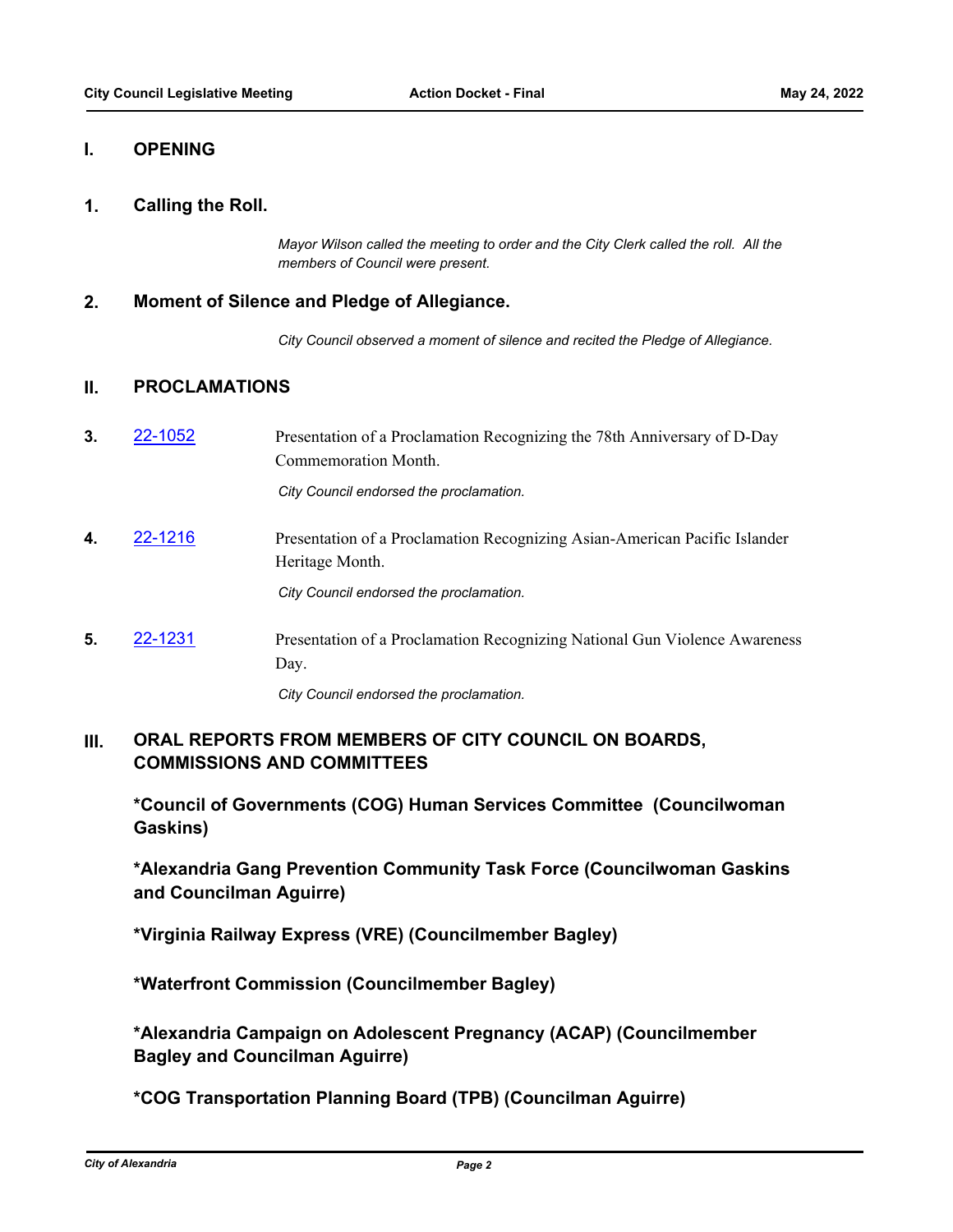**\*Potomac Yard Metrorail Implementation Group (PYMIG) (Mayor Wilson and Councilman Aguirre)**

**\*Alexandria Economic Development Partnership (AEDP)(Councilman Chapman)**

**\*Northern Virginia Regional Commission (NVRC)(Councilman Chapman)**

**\*COG Board of Directors (Councilman McPIke)**

**\*Eisenhower Partnership Board of Directors (VIce Mayor Jackson)**

**\*Commission on Information Technology (Vice Mayor Jackson)**

**\*City/Schools Subcommittee (Mayor Wilson and Councilman Chapman)**

*City Council gave the reports.*

## **IV. ORAL REPORT FROM THE CITY MANAGER**

*City Manager Parajon introduced Mr. Mark Paolicelli, an IMCA Fellow, who will be working in the City Manager's Office for the next several moments.*

*City Manager requested that Assistant Police Chief Dennis Andreas update Council on the incident that occurred this afternoon at Bradlee Shopping Center resulting in the death of an Alexandria City High School student.*

**6.** [22-1005](http://alexandria.legistar.com/gateway.aspx?m=l&id=/matter.aspx?key=14604) Metro Staff Oral Report on Yellow Line Mitigation

*City Council received an update from Mr. Lambert, Director, Transportation and Environmental Services on the upcoming Metrorail Yellow Line shutdown and its impact on commuters from the City. Mr. Lambert and representatives from Washington Metropolitan Area Transit Authority responded to questions from Council about the timeline, bus routes, availability of trains, and communication plans for the shutdown.*

# **V. REPORTS AND RECOMMENDATIONS OF THE CITY MANAGER**

# **CONSENT CALENDAR (7-8)**

## **(Reports and Recommendations of the City Manager)**

- **7.** [22-1151](http://alexandria.legistar.com/gateway.aspx?m=l&id=/matter.aspx?key=14749) Consideration of Receipt of Fiscal Year 2022 Third Quarter Capital Projects Status Report Related to City Council Approved Capital Projects.
- **8.** [22-1219](http://alexandria.legistar.com/gateway.aspx?m=l&id=/matter.aspx?key=14817) Consideration of the Release of \$490,575 in FY 2022 Contingent Reserve Funding to Fund the INOVA Hospital Contribution.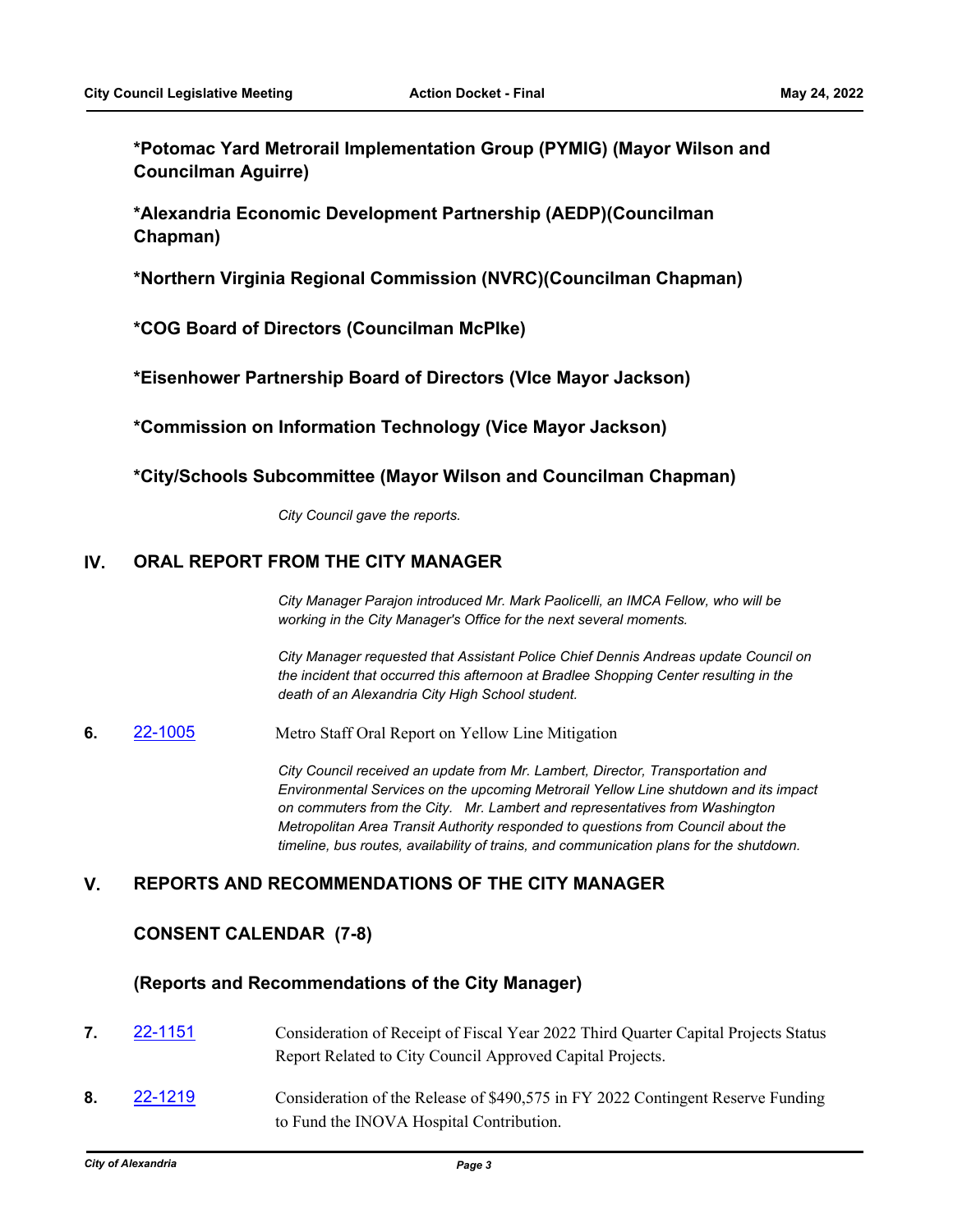## **END OF CONSENT CALENDAR**

*City Council approved the items on the consent calendar under separate motions. The City Manager's recommendations were as follows:* 

*7. City Council received as information the FY 2022 Third Quarter Capital Projects Status Report. (separate motion)*

*8. City Council released \$490,575 in FY 2022 Contingent Reserve funding for the INOVA Hospital contribution. (separate motion)*

## **VI. ROLL-CALL CONSENT CALENDAR (9)**

#### **9.** [22-0902](http://alexandria.legistar.com/gateway.aspx?m=l&id=/matter.aspx?key=14501)

Consideration of a Resolution to Support a Grant Application to the U.S. Department of Transportation for the FY 2022 Low or No Emission Grant Program (Low-No) and the Grants for Buses and Bus Facilities Program. [ROLL CALL VOTE]

# **END OF ROLL-CALL CONSENT CALENDAR**

*City Council approved the roll-call consent calendar. The approval was as follows:* 

*9. City Council: (1) approved the resolution supporting the grant applications to the U.S. Department of Transportation (DOT); (2) approved the submission of up to \$50 million to the Low-No and Buses and Bus Facilities grant programs by May 31, 2022; and (3) authorized the City Manager to apply for the Low-No and Buses and Bus Facilities grants and enter into any necessary agreements with the Federal Transit Administration (FTA) and DASH to accept this funding. (RES. NO. 3075)*

#### **REPORTS AND RECOMMENDATIONS OF THE CITY MANAGER FOR DISCUSSION VII.**

**None.**

#### **VIII. ORDINANCES AND RESOLUTIONS**

**None.**

#### **ORAL REPORTS AND ORAL PRESENTATIONS BY MEMBERS OF CITY COUNCIL IX.**

*1. Councilman Aguirre reported on the following events that he and other members of Council attended over the past few weeks:*

*-44th Annual Archaeology Volunteer Appreciation Event in April;* 

*-Virginia Young Democrats event, where Councilman Chapman received an award;*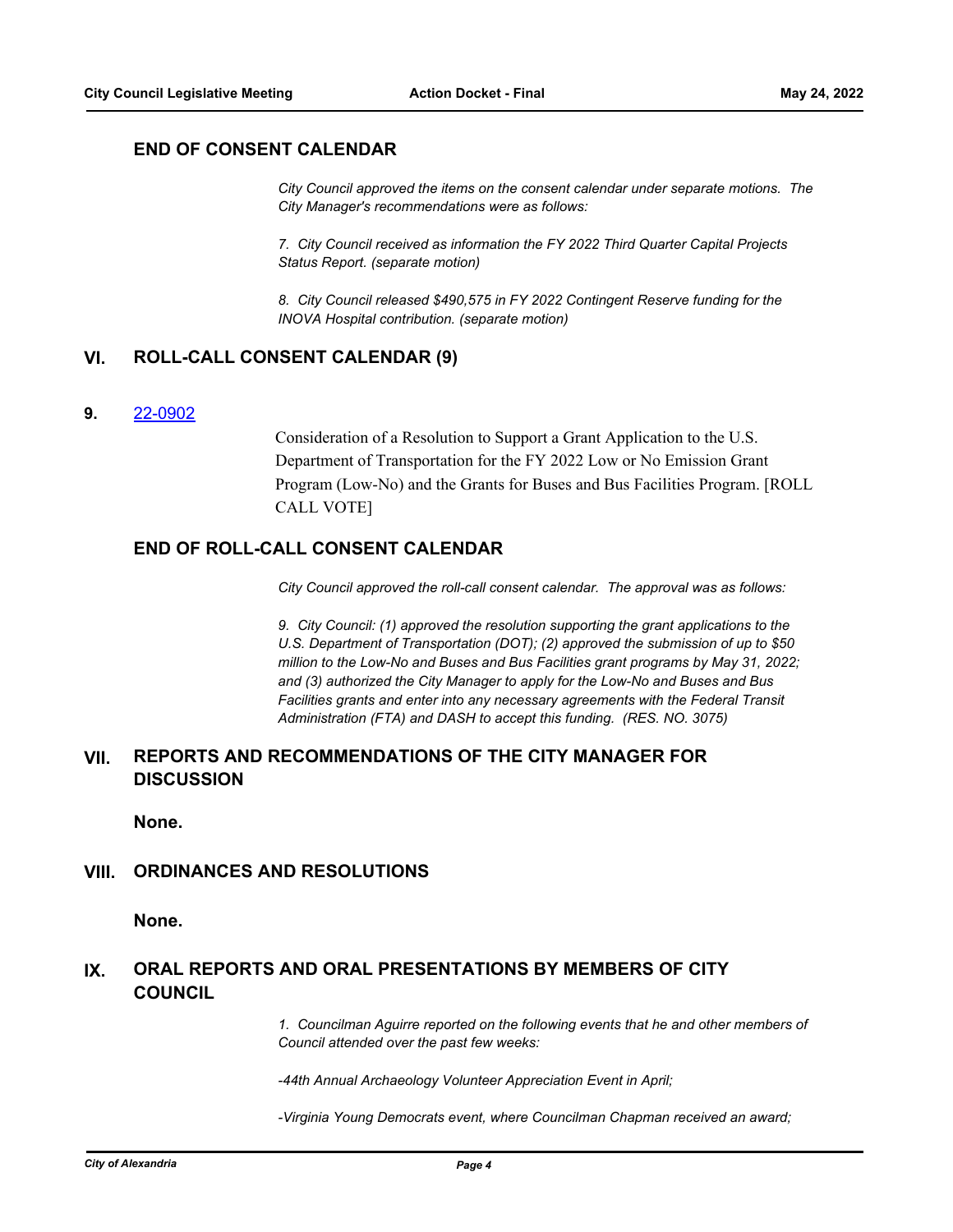*-Event to introduce the City's new poet laureate, Zeina Azzam;*

*-attended the DASH Bus Rodeo at the DASH facility;*

*-Graduation of the 52nd Fire Recruit Class held at the Masonic Temple;*

*-attended tours of City schools hosted by Alexandria City Public Schools for Council;*

*-attended the Iftar hosted by Islamic Relief USA;* 

*-attended the Health Department celebration of the Medical Reserve Corps and the CERT team;* 

*-attended a site tour with Meter Research and Development with VML;*

*-Attended the Bike Rodeo with Police Captain Ballantine hosted by the Police Department on Eisenhower Avenue, with the money raised going to support the Alexandria Police Youth Camp;* 

*-attend Solar Panel Christening event at church on Seminary Road;*

*- attended the BPAC Bicycle and Pedestrian Bike Rodeo, where they taught bicycle safety to children;*

*-Del Ray Citizen Association host their first annual GardenFest;*

*- attended a celebration for volunteers from Volunteer Alexandria held at Polk Elementary School;*

*- attended the Friendship Firehouse Wheel Dedication event;*

*-attended a meal packing event sponsored by Islamic Relief USA;*

*-attended Little Shop of Horrors musical held at Alexandria City High School;*

*- attended at reception for Nina Cook John, the featured artist for Waterfront Park;* 

*- participated in an Infrastructure Week event with Congressman Connelly, highlighting the importance of rail and bus transportation;* 

*-attended Cinco De Mayo event at the White House;*

*-congratulated all of the honorees for the Commission on Aging Excellence on Aging Awards ceremony held earlier this evening;*

-attended wreath laying events for fallen Police Officers held here in the City on the *Waterfront and at the Police headquarters;*

*-welcomed the Global Situation Room, a crisis communications company with a new business in Alexandria;*

*- participated in the discussion on the Samuel Madden project that was held at the Charles Houston Recreation Center;*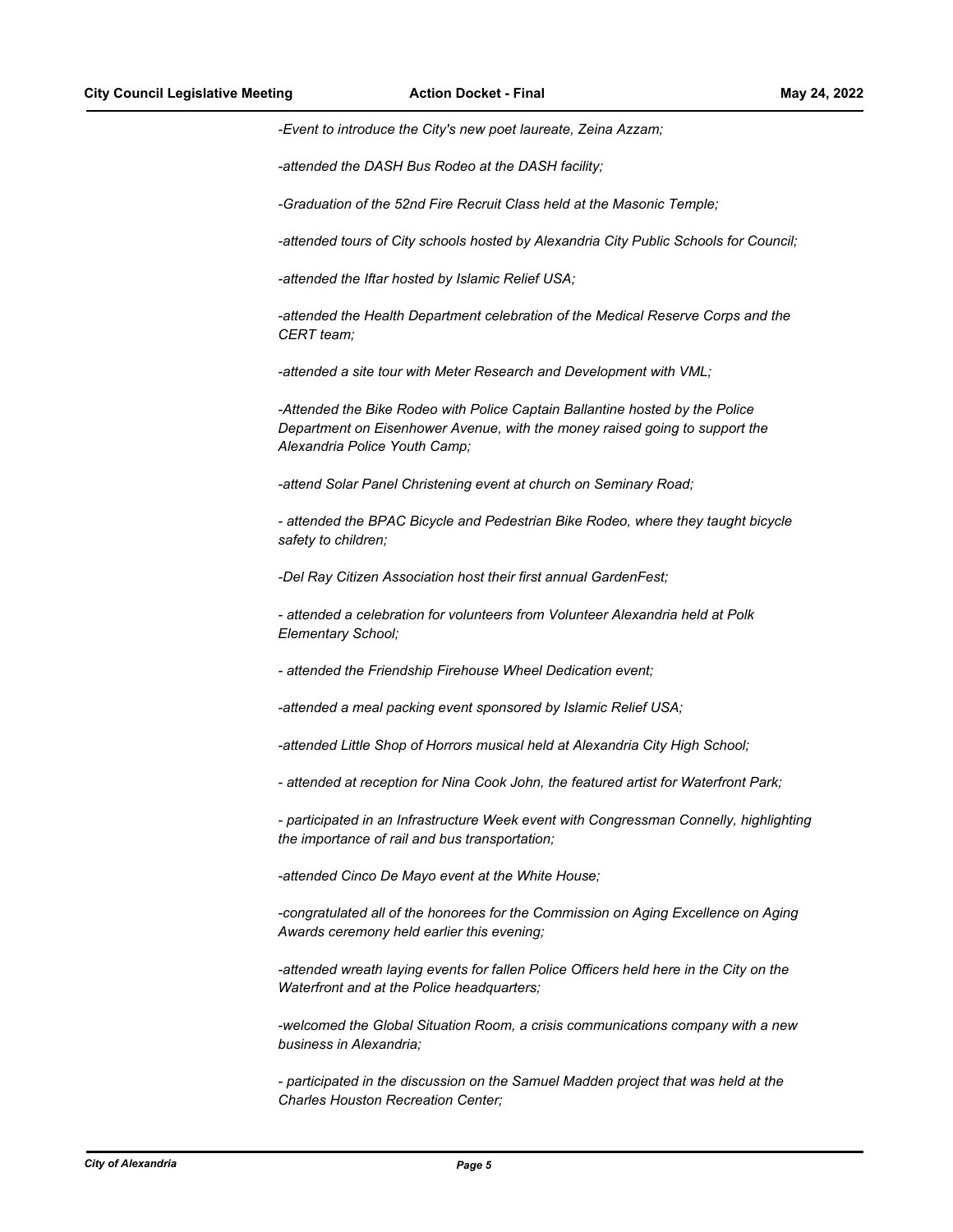*-attended the annual Chamber of Commerce Council Breakfast;*

*-attended the Landmark Demolition with other members of City Council;* 

*-attended the annual Human Resources Health Expo for employees;*

*-attended the Visit Alexandria Spring Social;*

*-participated in a panel discussion hosted by Center for Washington Area Studies to dialogue about Community Partners and Transportation Infrastructure in the region;* 

*- attended a reception for Alexandria Living Legends and noted that the portraits in on display in the lobby;* 

*-attended the COG Racial Equity Learning session with Councilwoman Gaskins;*

*-attended the Speed and Style Festival in Old Town;* 

*-attended the flag raising at the Old Dominion Boat Club;* 

*-attended the Sheriff's Office Annual Awards and Promotional ceremony; and*

*-attended the Community Cookouts held throughout the community.*

*2. Councilwoman Gaskins reported that she hosted a local Girls Scout troop here in City Hall to talk to them about women in local government.*

*3. Councilwoman Gaskins offered condolences to the family of the student who was killed at Bradlee Shopping Center. Councilwoman Gaskins noted that the Council has a responsibility to look at violence from a more comprehensive and holistic approach centered in prevention on behalf of the community.*

*4. Councilman Chapman would like to have discussion with School Board colleagues to talk about overall safety for students in schools and in the community at the upcoming joint meeting.*

*5. Councilman Chapman reported that Freedom House museum will be reopening with a ribbon cutting on June 20.* 

*6. Councilman Chapman reported that he attended a barbershop talk sponsored by the Future Wellness Foundation focusing on the mental health of black men and the challenges of getting them to seek care for their mental health. Councilman Chapman noted that the event was hosted at the All American Barbershop on Queen Street.*

*7. Councilmember Bagley noted that she has been circulating a resolution to work on Gun Violence Prevention for her colleagues to review and to be considered at the next legislative meeting.*

*8. Vice Mayor Jackson reported that she and Mayor Wilson participated in the unveiling of the plaque for the Apothecary Museum, receiving a historic landmark designation.*

*9. Vice Mayor Jackson reported that she meet the new Virginia Tech football coach at the Innovation Campus in Potomac Yard.*